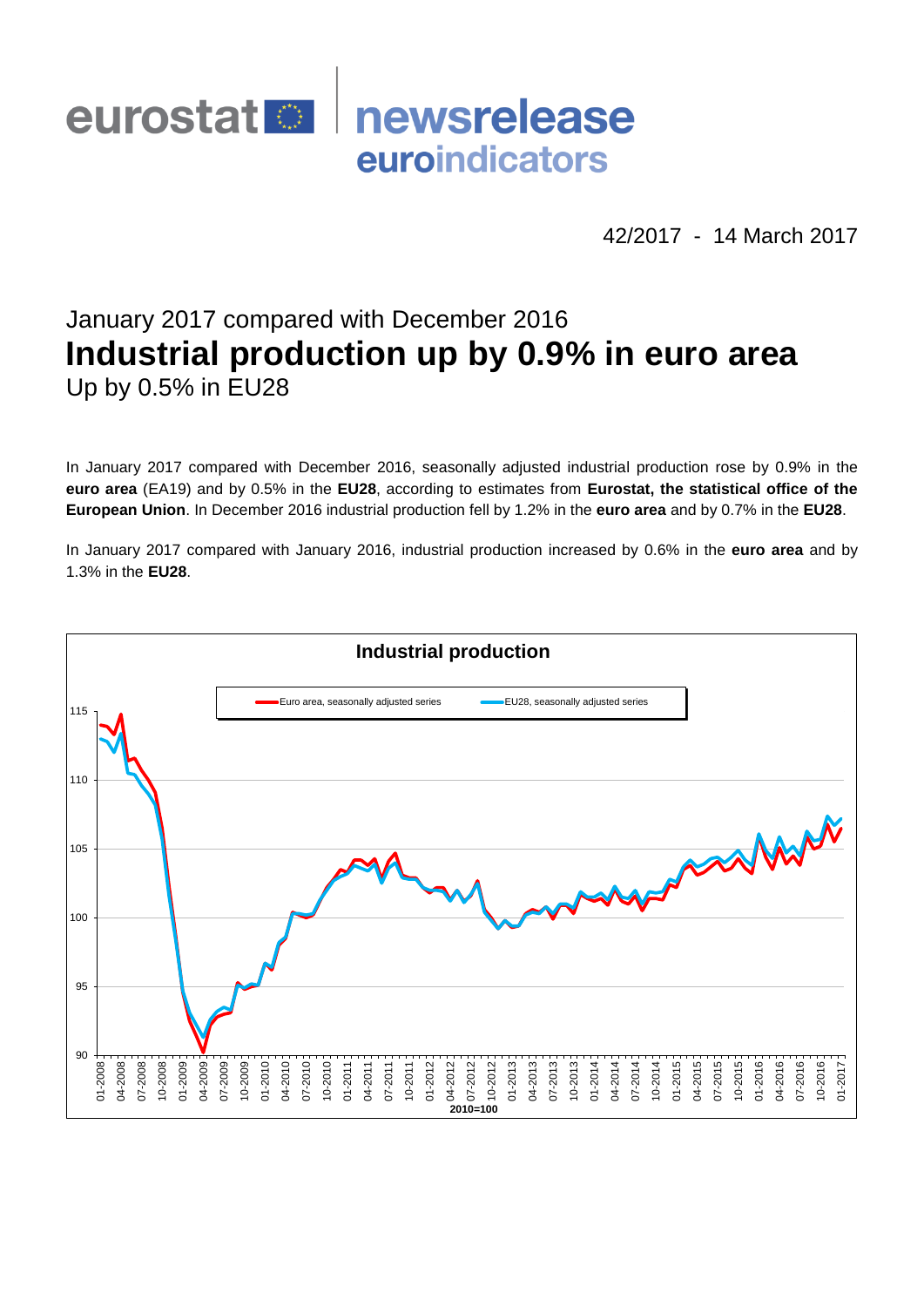## **Monthly comparison by main industrial grouping and by Member State**

The increase of 0.9% in industrial production in the **euro area** in January 2017, compared with December 2016, is due to production of capital goods rising by 2.8% and energy by 1.9%, while production of non-durable consumer goods fell by 0.7% and both intermediate goods and durable consumer goods by 0.4%.

In the **EU28**, the increase of 0.5% is due to production of capital goods rising by 2.4% and energy by 1.5%, while production of non-durable consumer goods fell by 1.5%, durable consumer goods by 0.9% and intermediate goods by 0.4%.

Among Member States for which data are available, the highest increases in industrial production were registered in **Ireland** (+3.4%), **Germany** (+3.3%) and **Greece** (+2.5%), and the largest decreases in **Croatia** (-6.8%), **Denmark** (-4.6%) and **Bulgaria** (-3.9%).

## **Annual comparison by main industrial grouping and by Member State**

The increase of 0.6% in industrial production in the **euro area** in January 2017, compared with January 2016, is due to production of energy rising by 6.9%, durable consumer goods by 1.5% and intermediate goods by 0.8%, while production of non-durable consumer goods fell by 2.6% and capital goods by 0.8%.

In the **EU28**, the increase of 1.3% is due to production of energy rising by 5.6%, durable consumer goods by 2.0%, intermediate goods by 1.7% and capital goods by 0.8%, while production of non-durable consumer goods fell by 2.2%.

Among Member States for which data are available, the highest increases in industrial production were registered in **Lithuania** (+8.4%), **Greece** (+7.4%) and **Estonia** (+6.7%), and the largest decreases in **Ireland** (-8.6%), **Bulgaria** (-1.2%) and **Luxembourg** (-0.9%).

#### Geographical information

The **euro area** (EA19) includes Belgium, Germany, Estonia, Ireland, Greece, Spain, France, Italy, Cyprus, Latvia, Lithuania, Luxembourg, Malta, the Netherlands, Austria, Portugal, Slovenia, Slovakia and Finland.

The **European Union** (EU28) includes Belgium, Bulgaria, the Czech Republic, Denmark, Germany, Estonia, Ireland, Greece, Spain, France, Croatia, Italy, Cyprus, Latvia, Lithuania, Luxembourg, Hungary, Malta, the Netherlands, Austria, Poland, Portugal, Romania, Slovenia, Slovakia, Finland, Sweden and the United Kingdom.

#### Methods and definitions

The **index of industrial production** measures the evolution of the volume of production for industry excluding construction, based on data adjusted for calendar and seasonal effects.

**Seasonally adjusted** euro area and EU series are calculated by aggregating the seasonally adjusted national data. Eurostat carries out the seasonal adjustment of the data for those countries that do not adjust their data for seasonal effects.

Total industry covers [NACE rev.2](http://ec.europa.eu/eurostat/ramon/nomenclatures/index.cfm?TargetUrl=LST_NOM_DTL&StrNom=NACE_REV2&StrLanguageCode=EN&IntPcKey=&StrLayoutCode=HIERARCHIC) sections B to D. Missing observations from Member States for recent months are estimated for the calculation of the euro area and the EU aggregates.

#### Revisions and timetable

Compared with data issued in the News Release [26/2017](http://ec.europa.eu/eurostat/documents/2995521/7868318/4-14022017-AP-EN.pdf/d735ee06-3a57-4078-9e2d-e54237b2e374) of 14 February 2017, the monthly percentage change for December 2016 has been revised from -1.6% to -1.2% in the euro area and from -1.0% to -0.7% in the EU28. The annual percentage change has been revised from +2.0% to +2.5% in the euro area and from +2.9% to +3.3% in the EU28.

#### For more information

Eurosta[t database section](http://ec.europa.eu/eurostat/web/short-term-business-statistics/data/database) on short-term business statistics Eurosta[t Statistics Explained article](http://ec.europa.eu/eurostat/statistics-explained/index.php/Industrial_production_(volume)_index_overview) on the industrial production index Th[e weights of the Member States](https://circabc.europa.eu/w/browse/5e6d1e48-056c-4c6a-8278-3ab138bcf575) in the EU and euro area aggregates (See file EU-28\_EA-19\_NEWS\_RELEASE\_WEIGHTINGS\_2010) Eurostat €-indicator[s release calendar](http://ec.europa.eu/eurostat/news/release-calendar)

#### Issued by: **Eurostat Press Office**

For further information on data:

**Vincent BOURGEAIS Tel: +352-4301-33 444 [eurostat-pressoffice@ec.europa.eu](mailto:eurostat-pressoffice@ec.europa.eu)**

**Marko CIP Tel: +352-4301-34 858 [marko.cip@ec.europa.eu](mailto:marko.cip@ec.europa.eu)**

**Media requests**: Eurostat media support / Tel: +352-4301-33 408 / [eurostat-mediasupport@ec.europa.eu](mailto:eurostat-mediasupport@ec.europa.eu)

[EurostatStatistics](http://www.facebook.com/EurostatStatistics) [ec.europa.eu/eurostat/](http://ec.europa.eu/eurostat/) [@EU\\_Eurostat](http://twitter.com/EU_Eurostat)

ec.europa.eu/eurostatlo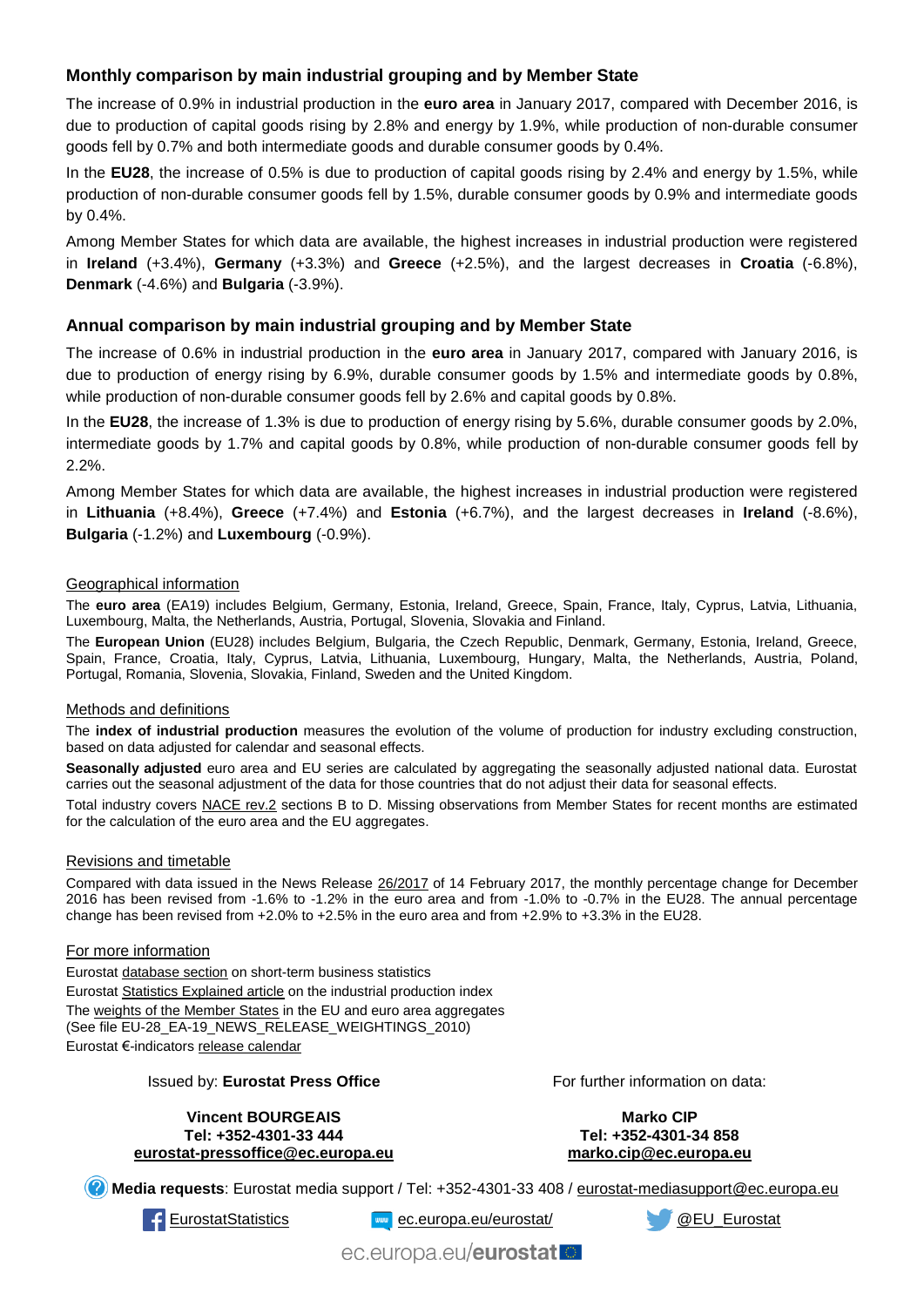## **Industrial production**

% change compared with previous month\*

|                            | Aug-16 | Sep-16 | Oct-16 | <b>Nov-16</b> | <b>Dec-16</b> | $Jan-17$ |
|----------------------------|--------|--------|--------|---------------|---------------|----------|
| <b>EA19</b>                |        |        |        |               |               |          |
| Total industry             | 2.0    | $-0.8$ | 0.2    | 1.5           | $-1.2$        | 0.9      |
| Intermediate goods         | 1.8    | $-0.7$ | $-0.1$ | 1.9           | $-0.1$        | $-0.4$   |
| Energy                     | 3.5    | $-0.1$ | 1.0    | 1.2           | $-1.2$        | 1.9      |
| Capital goods              | 4.4    | $-2.3$ | 1.4    | 0.2           | -2.8          | 2.8      |
| Durable consumer goods     | 5.1    | $-5.9$ | 1.1    | 0.6           | 3.0           | $-0.4$   |
| Non-durable consumer goods | $-0.5$ | $-0.1$ | $-1.0$ | 1.8           | $-0.2$        | $-0.7$   |
| <b>EU28</b>                |        |        |        |               |               |          |
| Total industry             | 1.7    | $-0.7$ | 0.1    | 1.6           | $-0.7$        | 0.5      |
| Intermediate goods         | 1.2    | 0.0    | $-0.3$ | 1.9           | 0.2           | $-0.4$   |
| Energy                     | 2.0    | $-0.7$ | 0.3    | 1.8           | $-0.9$        | 1.5      |
| Capital goods              | 4.5    | $-1.9$ | 0.9    | 0.3           | $-1.8$        | 2.4      |
| Durable consumer goods     | 3.3    | $-4.1$ | 0.8    | 0.6           | 2.9           | $-0.9$   |
| Non-durable consumer goods | $-0.5$ | $-0.6$ | $-0.4$ | 2.0           | 0.0           | $-1.5$   |

The source dataset is availabl[e here.](http://appsso.eurostat.ec.europa.eu/nui/show.do?query=BOOKMARK_DS-069583_QID_-53045BCF_UID_-3F171EB0&layout=TIME,C,X,0;GEO,L,Y,0;NACE_R2,L,Y,1;INDIC_BT,L,Z,0;S_ADJ,L,Z,1;UNIT,L,Z,2;INDICATORS,C,Z,3;&zSelection=DS-069583UNIT,PCH_PRE;DS-069583S_ADJ,SCA;DS-069583INDIC_BT,PROD;DS-069583INDICATORS,OBS_FLAG;&rankName1=UNIT_1_2_-1_2&rankName2=INDIC-BT_1_2_-1_2&rankName3=INDICATORS_1_2_-1_2&rankName4=S-ADJ_1_2_-1_2&rankName5=TIME_1_0_0_0&rankName6=GEO_1_0_0_1&rankName7=NACE-R2_1_2_1_1&sortR=ASC_-1_FIRST&sortC=ASC_-1_FIRST&rStp=&cStp=&rDCh=&cDCh=&rDM=true&cDM=true&footnes=false&empty=false&wai=false&time_mode=ROLLING&time_most_recent=true&lang=EN&cfo=%23%23%23%2C%23%23%23.%23%23%23)

| <b>Total industry</b> | Aug-16  | Sep-16 | <b>Oct-16</b> | <b>Nov-16</b> | <b>Dec-16</b> | <b>Jan-17</b> |
|-----------------------|---------|--------|---------------|---------------|---------------|---------------|
| <b>EA19</b>           | 2.0     | $-0.8$ | 0.2           | 1.5           | $-1.2$        | 0.9           |
| <b>EU28</b>           | 1.7     | $-0.7$ | 0.1           | 1.6           | $-0.7$        | 0.5           |
| <b>Belgium</b>        | $-0.7$  | $-2.9$ | 0.6           | 1.0           | 4.2           |               |
| <b>Bulgaria</b>       | 0.0     | 1.2    | $-1.1$        | 1.0           | 1.7           | $-3.9$        |
| <b>Czech Republic</b> | 11.6    | $-1.7$ | $-0.3$        | 1.7           | $-2.2$        |               |
| <b>Denmark</b>        | $-1.0$  | $-7.6$ | 10.0          | 1.4           | 1.3           | $-4.6$        |
| Germany               | 3.3     | $-1.4$ | 0.4           | 0.4           | $-2.4$        | 3.3           |
| <b>Estonia</b>        | $-0.1$  | 3.4    | 0.4           | 1.3           | $-1.2$        | 0.2           |
| Ireland               | $-11.6$ | 6.6    | $-2.1$        | 14.4          | $-9.6$        | 3.4           |
| <b>Greece</b>         | 0.4     | $-2.3$ | 4.9           | $-1.1$        | 2.7           | 2.5           |
| <b>Spain</b>          | 2.0     | $-1.2$ | 0.2           | 1.7           | $-0.4$        | 0.3           |
| France                | 2.8     | $-1.9$ | 0.2           | 2.3           | $-1.1$        | $-0.3$        |
| <b>Croatia</b>        | $-0.4$  | 2.6    | 1.7           | 2.7           | 3.9           | $-6.8$        |
| <b>Italy</b>          | 1.9     | $-0.8$ | 0.0           | 0.7           | 1.4           | $-2.3$        |
| <b>Cyprus</b>         | $-0.2$  | $-1.5$ | 2.4           | $-0.5$        | 2.7           |               |
| Latvia                | $-1.6$  | 1.7    | 2.6           | 2.5           | 0.2           | $-2.8$        |
| Lithuania             | $-1.6$  | 4.1    | 0.2           | 0.6           | 1.2           | 1.9           |
| Luxembourg            | $-3.4$  | 3.1    | $-3.5$        | 0.7           | 5.7           | $-2.3**$      |
| <b>Hungary</b>        | 1.3     | $-2.9$ | 2.2           | 0.8           | 0.4           | $-0.1$        |
| <b>Malta</b>          | 1.4     | 0.8    | $-2.1$        | 2.6           | 1.8           | $-1.3$        |
| Netherlands           | 3.7     | 1.6    | $-1.3$        | 3.3           | 0.1           | $-1.7$        |
| <b>Austria</b>        | 1.5     | $-0.2$ | 1.0           | 1.6           | $-1.2$        | ÷             |
| Poland                | 2.1     | $-0.2$ | $-0.9$        | 2.0           | 1.6           | $-0.2$        |
| Portugal              | 1.0     | $-2.6$ | 2.8           | $-0.7$        | 0.4           | $-0.3$        |
| Romania               | 0.9     | 0.8    | $-0.8$        | 1.0           | 1.6           | $-0.5$        |
| Slovenia              | $-0.4$  | 1.5    | $-0.6$        | 0.9           | 1.3           | ÷.            |
| Slovakia              | 26.1    | $-4.0$ | $-0.5$        | 1.0           | 0.4           |               |
| Finland               | $-3.5$  | 2.8    | 0.1           | $-0.2$        | $-1.1$        | $-0.8$        |
| <b>Sweden</b>         | $-4.0$  | 7.6    | $-2.7$        | 1.3           | $-0.4$        | $1.1$         |
| <b>United Kingdom</b> | $-0.2$  | $-0.3$ | $-1.2$        | 2.3           | 0.9           | $-0.4$        |
| Norway                | $-4.5$  | $-5.0$ | 9.6           | 0.5           | $-2.2$        | 3.4           |

\* Calendar and seasonally adjusted

\*\* Estimated by Member State

: Data not available

The source dataset is available [here.](http://appsso.eurostat.ec.europa.eu/nui/show.do?query=BOOKMARK_DS-069583_QID_-3986CD57_UID_-3F171EB0&layout=TIME,C,X,0;GEO,L,Y,0;INDIC_BT,L,Z,0;S_ADJ,L,Z,1;UNIT,L,Z,2;NACE_R2,L,Z,3;INDICATORS,C,Z,4;&zSelection=DS-069583UNIT,PCH_PRE;DS-069583S_ADJ,SCA;DS-069583INDIC_BT,PROD;DS-069583INDICATORS,OBS_FLAG;DS-069583NACE_R2,B-D;&rankName1=UNIT_1_2_-1_2&rankName2=INDIC-BT_1_2_-1_2&rankName3=INDICATORS_1_2_-1_2&rankName4=S-ADJ_1_2_-1_2&rankName5=NACE-R2_1_2_-1_2&rankName6=TIME_1_0_0_0&rankName7=GEO_1_2_0_1&sortC=ASC_-1_FIRST&rStp=&cStp=&rDCh=&cDCh=&rDM=true&cDM=true&footnes=false&empty=false&wai=false&time_mode=ROLLING&time_most_recent=true&lang=EN&cfo=%23%23%23%2C%23%23%23.%23%23%23)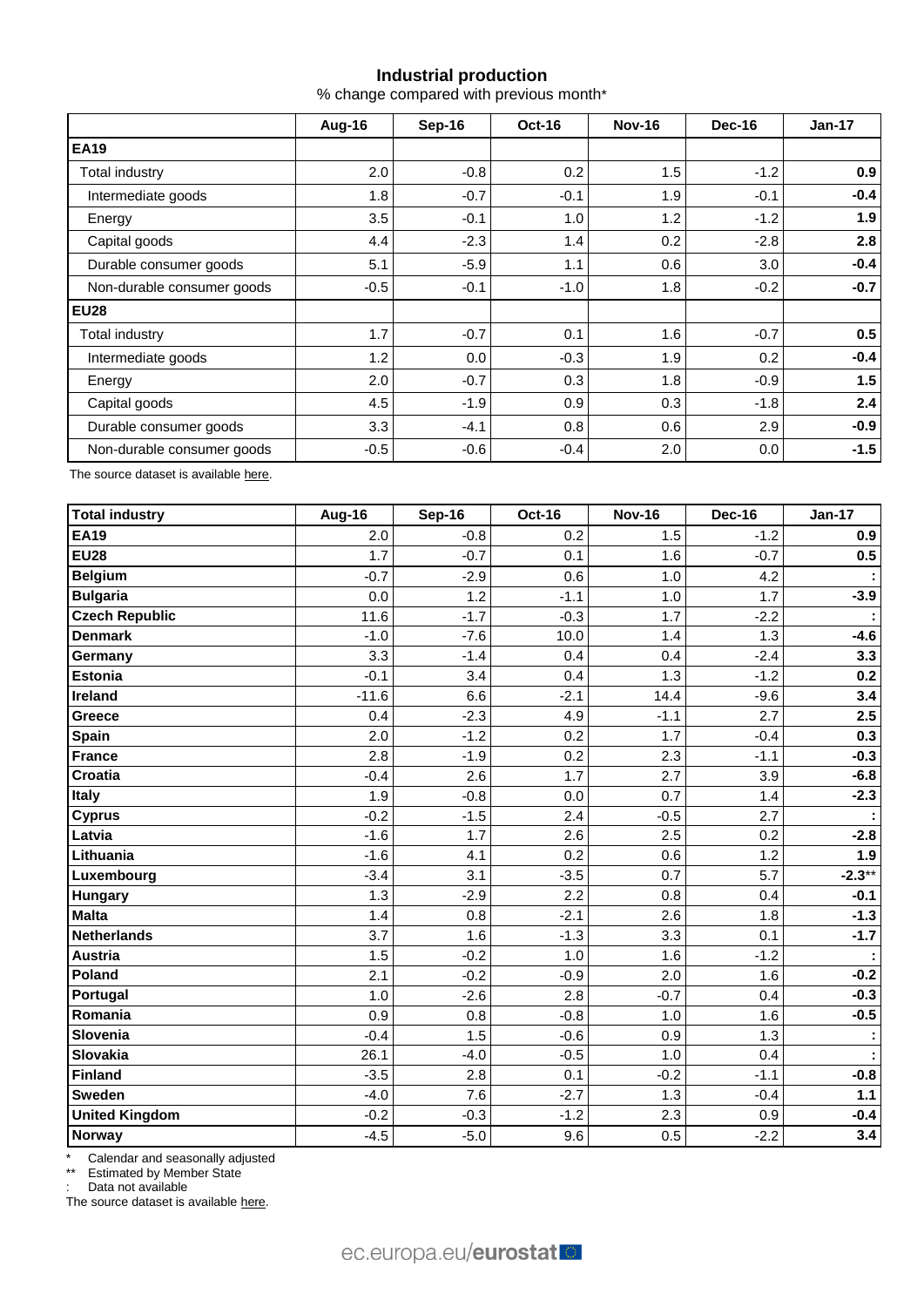## **Industrial production**

% change compared with same month of the previous year\*

|                            | Aug-16 | Sep-16 | Oct-16 | <b>Nov-16</b> | <b>Dec-16</b>    | $Jan-17$ |
|----------------------------|--------|--------|--------|---------------|------------------|----------|
| <b>EA19</b>                |        |        |        |               |                  |          |
| <b>Total industry</b>      | 2.4    | 1.3    | 0.9    | 3.3           | 2.5              | 0.6      |
| Intermediate goods         | 2.7    | 1.5    | 1.0    | 3.0           | 3.6              | 0.8      |
| Energy                     | 2.1    | 1.4    | 1.9    | 5.9           | 7.0              | 6.9      |
| Capital goods              | 3.5    | 1.2    | 1.3    | 3.3           | 0.4              | $-0.8$   |
| Durable consumer goods     | 4.2    | $-0.5$ | $-1.8$ | $-0.1$        | 4.3              | 1.5      |
| Non-durable consumer goods | 0.2    | 1.4    | $-0.6$ | 3.0           | 1.4              | $-2.6$   |
| <b>EU28</b>                |        |        |        |               |                  |          |
| Total industry             | 2.2    | 1.2    | 0.6    | 3.2           | 3.3 <sub>2</sub> | 1.3      |
| Intermediate goods         | 2.4    | 1.8    | 0.9    | 3.1           | 4.8              | 1.7      |
| Energy                     | 0.6    | 0.2    | $-0.1$ | 4.7           | 6.1              | 5.6      |
| Capital goods              | 4.1    | 1.3    | 1.3    | 3.0           | 1.6              | 0.8      |
| Durable consumer goods     | 4.3    | 0.6    | $-0.1$ | 0.9           | 4.8              | 2.0      |
| Non-durable consumer goods | 0.4    | 0.6    | $-0.5$ | 3.2           | 2.2              | $-2.2$   |

The source dataset is availabl[e here.](http://appsso.eurostat.ec.europa.eu/nui/show.do?query=BOOKMARK_DS-069583_QID_-628F3FF0_UID_-3F171EB0&layout=TIME,C,X,0;GEO,L,Y,0;NACE_R2,L,Y,1;INDIC_BT,L,Z,0;S_ADJ,L,Z,1;UNIT,L,Z,2;INDICATORS,C,Z,3;&zSelection=DS-069583UNIT,PCH_PRE;DS-069583S_ADJ,SCA;DS-069583INDIC_BT,PROD;DS-069583INDICATORS,OBS_FLAG;&rankName1=UNIT_1_2_-1_2&rankName2=INDIC-BT_1_2_-1_2&rankName3=INDICATORS_1_2_-1_2&rankName4=S-ADJ_1_2_-1_2&rankName5=TIME_1_0_0_0&rankName6=GEO_1_0_0_1&rankName7=NACE-R2_1_2_1_1&sortR=ASC_-1_FIRST&sortC=ASC_-1_FIRST&rStp=&cStp=&rDCh=&cDCh=&rDM=true&cDM=true&footnes=false&empty=false&wai=false&time_mode=ROLLING&time_most_recent=true&lang=EN&cfo=%23%23%23%2C%23%23%23.%23%23%23)

| <b>Total industry</b> | Aug-16 | <b>Sep-16</b> | Oct-16 | <b>Nov-16</b> | <b>Dec-16</b> | <b>Jan-17</b>    |
|-----------------------|--------|---------------|--------|---------------|---------------|------------------|
| <b>EA19</b>           | 2.4    | 1.3           | 0.9    | 3.3           | 2.5           | 0.6              |
| <b>EU28</b>           | 2.2    | 1.2           | 0.6    | 3.2           | 3.3           | $1.3$            |
| <b>Belgium</b>        | 5.9    | 2.0           | 1.7    | 0.6           | 9.8           |                  |
| <b>Bulgaria</b>       | 2.4    | 5.2           | 2.6    | 3.6           | 5.8           | $-1.2$           |
| <b>Czech Republic</b> | 7.9    | 2.8           | 0.7    | 4.5           | 2.7           |                  |
| <b>Denmark</b>        | 0.5    | $-3.2$        | 7.7    | 11.3          | 10.3          | 0.6              |
| Germany               | 2.5    | 1.5           | 1.7    | 2.4           | 0.0           | 0.6              |
| <b>Estonia</b>        | 1.1    | 5.0           | 4.5    | 9.2           | 9.5           | 6.7              |
| <b>Ireland</b>        | $-7.5$ | $-0.4$        | $-4.7$ | 13.3          | 0.8           | $-8.6$           |
| Greece                | 0.5    | $-0.1$        | 7.2    | 2.2           | 2.7           | 7.4              |
| Spain                 | 4.4    | 0.2           | 0.1    | 3.3           | 2.0           | 2.7              |
| <b>France</b>         | 0.0    | $-1.3$        | $-2.0$ | 2.2           | 1.2           | 0.4              |
| <b>Croatia</b>        | 2.5    | 1.9           | 1.7    | 7.2           | 14.9          | 4.0              |
| <b>Italy</b>          | 4.4    | 2.0           | 1.2    | 3.3           | 6.8           | $-0.5$           |
| <b>Cyprus</b>         | 6.0    | 3.2           | 7.8    | 4.2           | 8.9           |                  |
| Latvia                | $-0.6$ | 2.4           | 7.0    | 11.2          | 11.5          | 4.7              |
| Lithuania             | 0.9    | 8.2           | 1.1    | 2.5           | 6.0           | 8.4              |
| Luxembourg            | $-7.8$ | 1.2           | $-5.8$ | $-7.1$        | 3.0           | $-0.9**$         |
| Hungary               | 3.3    | $-3.6$        | $-1.8$ | 0.7           | 1.9           | 1.6              |
| <b>Malta</b>          | $-2.5$ | $-1.6$        | $-6.6$ | $-0.3$        | 3.1           | 5.6              |
| <b>Netherlands</b>    | 4.8    | 5.4           | 1.7    | 6.4           | 8.1           | 3.8              |
| <b>Austria</b>        | 1.6    | 1.9           | 2.0    | 4.4           | 3.5           |                  |
| Poland                | 5.2    | 3.3           | 0.8    | 3.1           | 4.5           | 4.2              |
| Portugal              | 2.5    | 0.3           | $-0.9$ | 2.1           | 5.2           | 3.1              |
| Romania               | 2.9    | 3.5           | 2.0    | 2.9           | 5.8           | $\overline{5.2}$ |
| Slovenia              | 6.3    | 7.5           | 6.6    | 7.4           | 10.2          | ÷                |
| <b>Slovakia</b>       | 17.2   | 4.0           | 3.4    | 2.4           | 3.0           |                  |
| <b>Finland</b>        | $-1.1$ | 4.5           | 5.4    | 4.3           | 0.8           | $-0.1$           |
| <b>Sweden</b>         | $-6.2$ | 1.5           | $-1.8$ | $-0.3$        | 1.1           | 0.9              |
| <b>United Kingdom</b> | 1.9    | 0.3           | $-1.4$ | 2.2           | 7.3           | 4.6              |
| Norway                | $-6.5$ | $-12.5$       | 0.7    | 1.3           | $-1.5$        | $1.3$            |

\* Calendar adjusted

\*\* Estimated by Member State

: Data not available

The source dataset is available [here.](http://appsso.eurostat.ec.europa.eu/nui/show.do?query=BOOKMARK_DS-069583_QID_690FAA53_UID_-3F171EB0&layout=TIME,C,X,0;GEO,L,Y,0;NACE_R2,L,Y,1;INDIC_BT,L,Z,0;S_ADJ,L,Z,1;UNIT,L,Z,2;INDICATORS,C,Z,3;&zSelection=DS-069583UNIT,PCH_SM;DS-069583S_ADJ,CA;DS-069583INDIC_BT,PROD;DS-069583INDICATORS,OBS_FLAG;&rankName1=UNIT_1_2_-1_2&rankName2=INDIC-BT_1_2_-1_2&rankName3=INDICATORS_1_2_-1_2&rankName4=S-ADJ_1_2_-1_2&rankName5=TIME_1_0_0_0&rankName6=GEO_1_2_0_1&rankName7=NACE-R2_1_2_1_1&sortC=ASC_-1_FIRST&rStp=&cStp=&rDCh=&cDCh=&rDM=true&cDM=true&footnes=false&empty=false&wai=false&time_mode=ROLLING&time_most_recent=true&lang=EN&cfo=%23%23%23%2C%23%23%23.%23%23%23)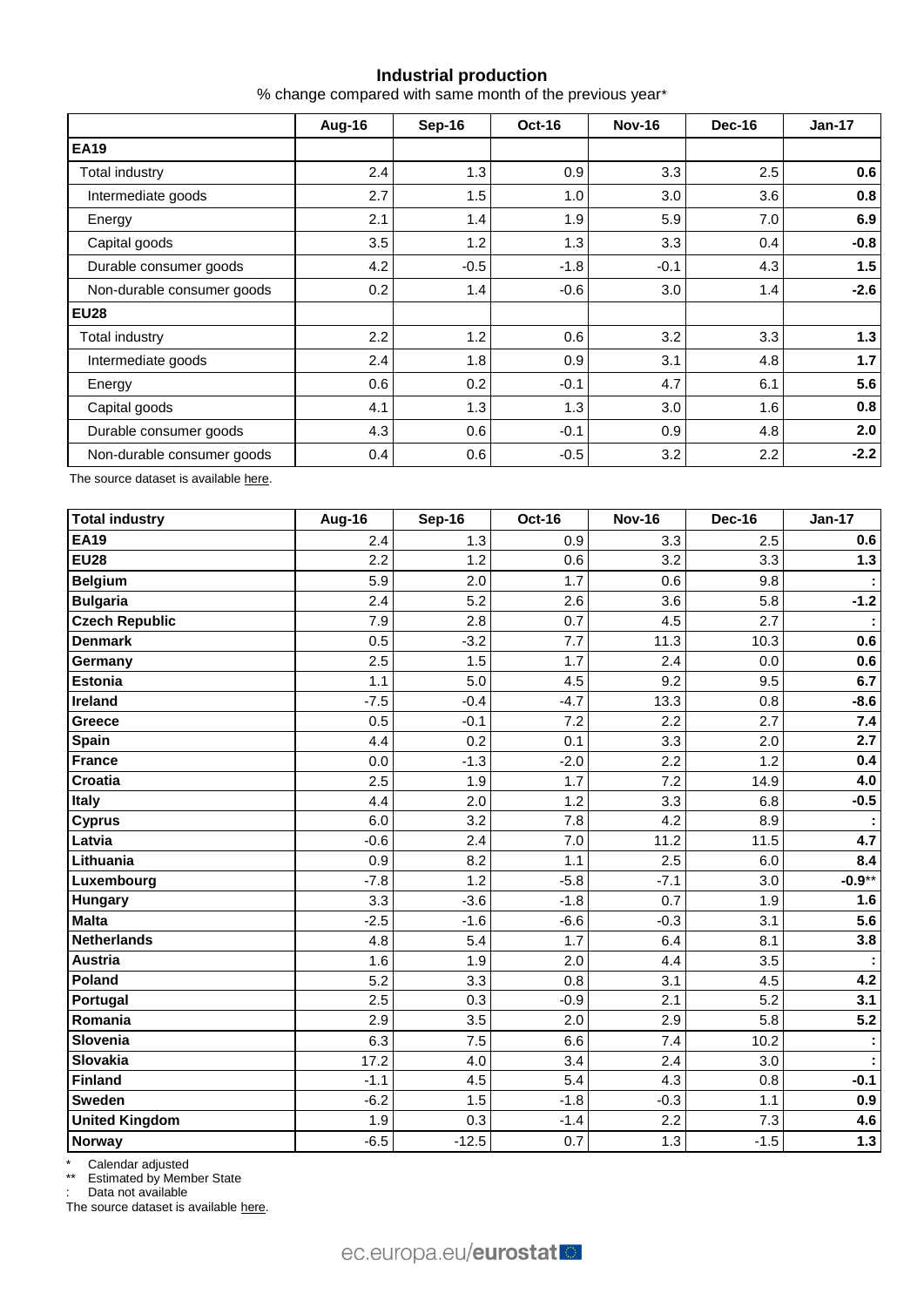### **Production indices for total industry, calendar and seasonally adjusted** (base year 2010)

|                       | 01/16 | 02/16 | 03/16 | 04/16 | 05/16 | 06/16 | 07/16 | 08/16 | 09/16 | 10/16 | 11/16 | 12/16 | 01/17   |
|-----------------------|-------|-------|-------|-------|-------|-------|-------|-------|-------|-------|-------|-------|---------|
| <b>EA19</b>           | 106.0 | 104.4 | 103.5 | 105.1 | 103.9 | 104.5 | 103.8 | 105.9 | 105.0 | 105.2 | 106.8 | 105.5 | 106.5   |
| <b>EU28</b>           | 106.1 | 104.9 | 104.3 | 105.9 | 104.7 | 105.2 | 104.5 | 106.3 | 105.6 | 105.7 | 107.4 | 106.7 | 107.2   |
| <b>Belgium</b>        | 108.8 | 107.3 | 106.8 | 107.0 | 105.5 | 107.1 | 110.1 | 109.3 | 106.1 | 106.7 | 107.8 | 112.3 |         |
| <b>Bulgaria</b>       | 112.2 | 112.4 | 112.4 | 111.0 | 111.1 | 114.1 | 112.9 | 112.9 | 114.2 | 113.0 | 114.1 | 116.0 | 111.5   |
| <b>Czech Republic</b> | 118.6 | 117.5 | 119.3 | 117.7 | 117.5 | 120.1 | 108.6 | 121.2 | 119.1 | 118.7 | 120.7 | 118.0 |         |
| <b>Denmark</b>        | 107.6 | 106.2 | 106.0 | 107.4 | 107.6 | 107.3 | 109.7 | 108.6 | 100.4 | 110.4 | 112.0 | 113.5 | 108.3   |
| Germany               | 111.3 | 110.1 | 109.2 | 110.1 | 108.8 | 110.1 | 108.1 | 111.7 | 110.1 | 110.5 | 110.9 | 108.2 | 111.8   |
| Estonia               | 130.6 | 131.6 | 128.3 | 134.3 | 130.8 | 130.3 | 134.1 | 133.9 | 138.4 | 138.9 | 140.7 | 139.0 | 139.3   |
| Ireland               | 184.0 | 158.4 | 133.2 | 160.9 | 153.1 | 159.2 | 169.3 | 149.6 | 159.4 | 156.0 | 178.4 | 161.2 | 166.7   |
| Greece                | 91.3  | 87.5  | 87.3  | 90.9  | 87.3  | 90.8  | 90.7  | 91.1  | 89.0  | 93.4  | 92.4  | 94.9  | 97.3    |
| Spain                 | 95.1  | 94.7  | 96.1  | 95.9  | 95.3  | 95.3  | 95.2  | 97.1  | 95.9  | 96.1  | 97.7  | 97.3  | 97.6    |
| <b>France</b>         | 101.9 | 100.7 | 100.5 | 101.5 | 101.2 | 100.3 | 99.6  | 102.4 | 100.5 | 100.7 | 103.0 | 101.9 | 101.6   |
| Croatia               | 97.6  | 97.5  | 101.4 | 98.5  | 97.7  | 98.3  | 98.0  | 97.6  | 100.1 | 101.8 | 104.5 | 108.6 | 101.2   |
| <b>Italy</b>          | 94.0  | 92.7  | 92.7  | 93.2  | 92.7  | 92.4  | 93.0  | 94.8  | 94.0  | 94.0  | 94.7  | 96.0  | 93.8    |
| <b>Cyprus</b>         | 78.0  | 78.6  | 79.2  | 80.4  | 78.3  | 80.5  | 80.5  | 80.3  | 79.1  | 81.0  | 80.6  | 82.8  |         |
| Latvia                | 120.1 | 119.7 | 122.4 | 121.1 | 124.2 | 125.4 | 123.2 | 121.2 | 123.2 | 126.4 | 129.6 | 129.8 | 126.2   |
| Lithuania             | 121.0 | 122.7 | 120.9 | 118.3 | 121.0 | 121.0 | 122.5 | 120.6 | 125.6 | 125.9 | 126.7 | 128.2 | 130.6   |
| Luxembourg            | 99.2  | 100.2 | 99.9  | 96.4  | 96.7  | 99.6  | 98.2  | 94.9  | 97.8  | 94.4  | 95.1  | 100.5 | $98.2*$ |
| Hungary               | 121.3 | 120.1 | 118.0 | 125.2 | 124.3 | 121.2 | 121.1 | 122.7 | 119.2 | 121.8 | 122.8 | 123.3 | 123.2   |
| <b>Malta</b>          | 93.2  | 95.9  | 95.2  | 96.4  | 96.5  | 95.8  | 95.6  | 96.9  | 97.7  | 95.6  | 98.1  | 99.9  | 98.6    |
| <b>Netherlands</b>    | 94.2  | 93.5  | 95.0  | 96.4  | 92.7  | 93.4  | 91.7  | 95.1  | 96.6  | 95.3  | 98.4  | 98.5  | 96.8    |
| <b>Austria</b>        | 113.1 | 112.1 | 112.2 | 112.7 | 113.1 | 112.0 | 111.7 | 113.4 | 113.2 | 114.3 | 116.1 | 114.7 |         |
| Poland                | 121.9 | 122.2 | 121.0 | 123.9 | 122.6 | 123.5 | 121.5 | 124.0 | 123.8 | 122.7 | 125.2 | 127.2 | 127.0   |
| Portugal              | 95.5  | 96.3  | 95.1  | 100.7 | 96.9  | 98.7  | 98.1  | 99.1  | 96.5  | 99.2  | 98.5  | 98.9  | 98.6    |
| Romania               | 129.5 | 130.5 | 131.5 | 134.3 | 128.6 | 131.4 | 132.5 | 133.7 | 134.8 | 133.7 | 135.1 | 137.3 | 136.6   |
| Slovenia              | 111.1 | 111.4 | 111.0 | 111.5 | 112.4 | 113.0 | 114.2 | 113.8 | 115.5 | 114.8 | 115.8 | 117.3 |         |
| Slovakia              | 138.9 | 143.2 | 138.9 | 144.1 | 143.6 | 142.1 | 119.3 | 150.4 | 144.4 | 143.7 | 145.1 | 145.7 |         |
| <b>Finland</b>        | 93.6  | 95.2  | 93.3  | 95.0  | 95.5  | 96.5  | 97.6  | 94.2  | 96.8  | 96.9  | 96.7  | 95.6  | 94.8    |
| <b>Sweden</b>         | 99.3  | 99.5  | 100.1 | 99.9  | 97.3  | 96.4  | 97.8  | 93.9  | 101.0 | 98.3  | 99.6  | 99.2  | 100.3   |
| <b>United Kingdom</b> | 98.2  | 98.0  | 98.5  | 100.8 | 100.2 | 100.2 | 100.3 | 100.1 | 99.8  | 98.6  | 100.9 | 101.8 | 101.4   |
| <b>Norway</b>         | 97.2  | 97.2  | 97.1  | 98.0  | 97.5  | 93.7  | 97.6  | 93.2  | 88.5  | 97.0  | 97.5  | 95.4  | 98.6    |

\* Estimated by Member State

: Data not available

The source dataset is available [here.](http://appsso.eurostat.ec.europa.eu/nui/show.do?query=BOOKMARK_DS-069583_QID_24071044_UID_-3F171EB0&layout=TIME,C,X,0;GEO,L,Y,0;INDIC_BT,L,Z,0;S_ADJ,L,Z,1;UNIT,L,Z,2;NACE_R2,L,Z,3;INDICATORS,C,Z,4;&zSelection=DS-069583UNIT,I10;DS-069583S_ADJ,SCA;DS-069583INDIC_BT,PROD;DS-069583INDICATORS,OBS_FLAG;DS-069583NACE_R2,B-D;&rankName1=UNIT_1_2_-1_2&rankName2=INDIC-BT_1_2_-1_2&rankName3=INDICATORS_1_2_-1_2&rankName4=S-ADJ_1_2_-1_2&rankName5=NACE-R2_1_2_1_1&rankName6=TIME_1_0_0_0&rankName7=GEO_1_2_0_1&sortC=ASC_-1_FIRST&rStp=&cStp=&rDCh=&cDCh=&rDM=true&cDM=true&footnes=false&empty=false&wai=false&time_mode=ROLLING&time_most_recent=true&lang=EN&cfo=%23%23%23%2C%23%23%23.%23%23%23)